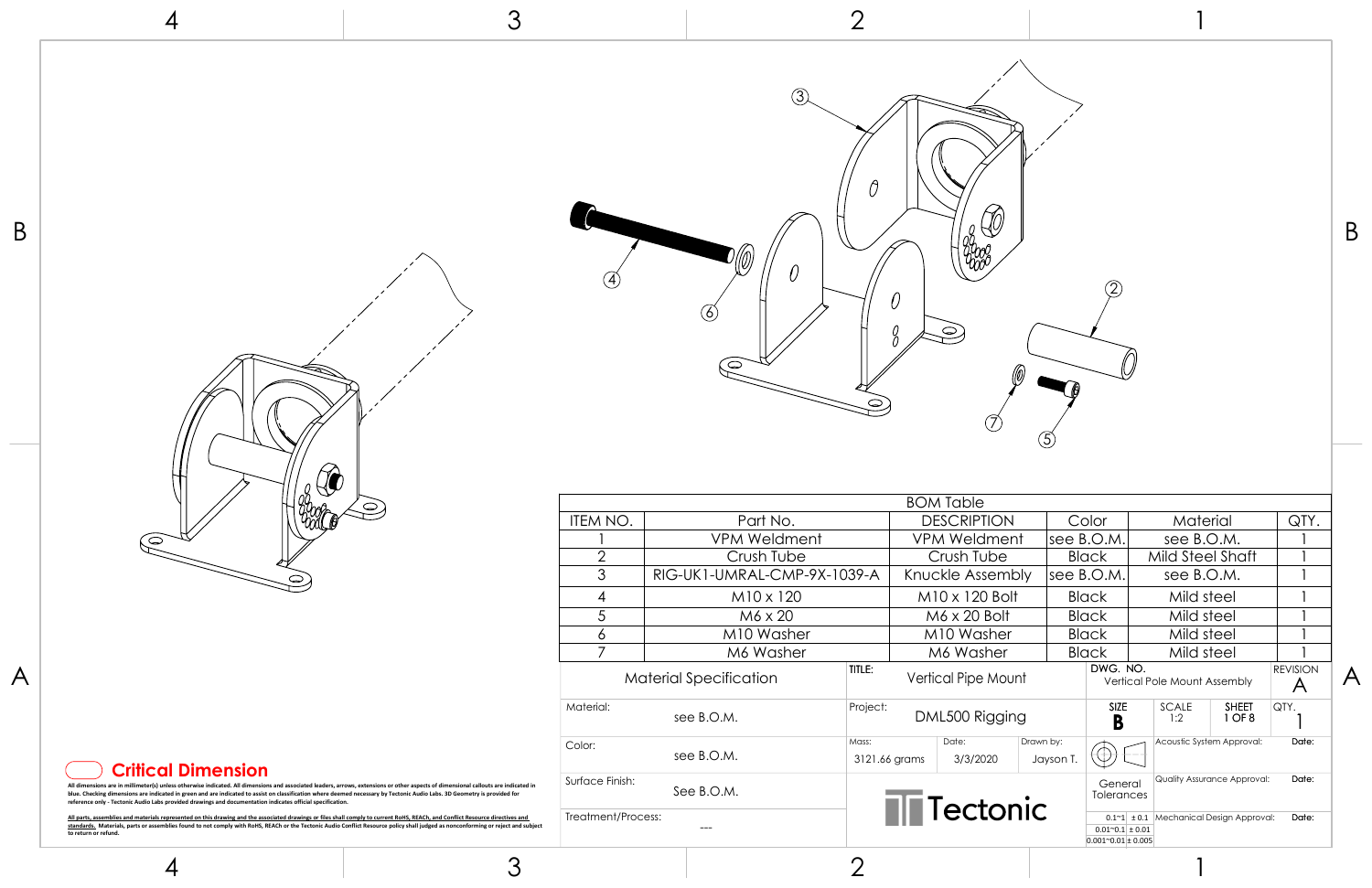

SECTION B-B









4

4

3

3

2

2

1

1

|   |                                                                                                                                                                                                                                                                                                                                                                                                                                                                                |                    |                               |                       | <b>BOM Table</b>    |                       |                                                                                                          |                 |                         |
|---|--------------------------------------------------------------------------------------------------------------------------------------------------------------------------------------------------------------------------------------------------------------------------------------------------------------------------------------------------------------------------------------------------------------------------------------------------------------------------------|--------------------|-------------------------------|-----------------------|---------------------|-----------------------|----------------------------------------------------------------------------------------------------------|-----------------|-------------------------|
|   |                                                                                                                                                                                                                                                                                                                                                                                                                                                                                | ITEM NO.           | Part No.                      |                       | <b>DESCRIPTION</b>  | Color                 | Material                                                                                                 | QTY.            |                         |
|   |                                                                                                                                                                                                                                                                                                                                                                                                                                                                                |                    | <b>PMA</b>                    |                       | Pole Mount Adapter  | <b>Black</b>          | ASTM A572, Gr.50                                                                                         |                 |                         |
|   |                                                                                                                                                                                                                                                                                                                                                                                                                                                                                | 2                  | T6-TDRW-PRPA-L-CMP-9X-1045-A  |                       | Knuckle Nut         | <b>Black</b>          | <b>Mild Steel</b>                                                                                        |                 |                         |
| A |                                                                                                                                                                                                                                                                                                                                                                                                                                                                                |                    | <b>Material Specification</b> | TITLE:                | <b>VPM Weldment</b> |                       | DWG. NO.<br><b>VPM Weldment</b>                                                                          | <b>REVISION</b> | $\overline{\mathsf{A}}$ |
|   |                                                                                                                                                                                                                                                                                                                                                                                                                                                                                | Material:          | see B.O.M.                    | Project:              | DML500 Rigging      |                       | SIZE<br><b>SHEET</b><br>SCALE<br>$2$ OF $8$<br>1:2<br>D                                                  | <b>QTY.</b>     |                         |
|   | <b>Critical Dimension</b>                                                                                                                                                                                                                                                                                                                                                                                                                                                      | Color:             | see B.O.M.                    | Mass:<br>682.36 grams | Date:<br>3/3/2020   | Drawn by:<br>Jayson 1 | Acoustic System Approval:                                                                                | Date:           |                         |
|   | All dimensions are in millimeter(s) unless otherwise indicated. All dimensions and associated leaders, arrows, extensions or other aspects of dimensional callouts are indicated in<br>blue. Checking dimensions are indicated in green and are indicated to assist on classification where deemed necessary by Tectonic Audio Labs. 3D Geometry is provided for<br>reference only - Tectonic Audio Labs provided drawings and documentation indicates official specification. | Surface Finish:    | See B.O.M.                    |                       |                     |                       | <b>Quality Assurance Approval:</b><br>General<br>Tolerances                                              | Date:           |                         |
|   | All parts, assemblies and materials represented on this drawing and the associated drawings or files shall comply to current RoHS, REACh, and Conflict Resource directives and<br>standards. Materials, parts or assemblies found to not comply with RoHS, REACh or the Tectonic Audio Conflict Resource policy shall judged as nonconforming or reject and subject<br>to return or refund.                                                                                    | Treatment/Process: | $---$                         |                       | <b>Tectonic</b>     |                       | $0.1~1$ ± 0.1 Mechanical Design Approval:<br>$0.01^{\circ}0.1 \pm 0.01$<br>$0.001^{\circ}0.01 \pm 0.005$ | Date:           |                         |

Q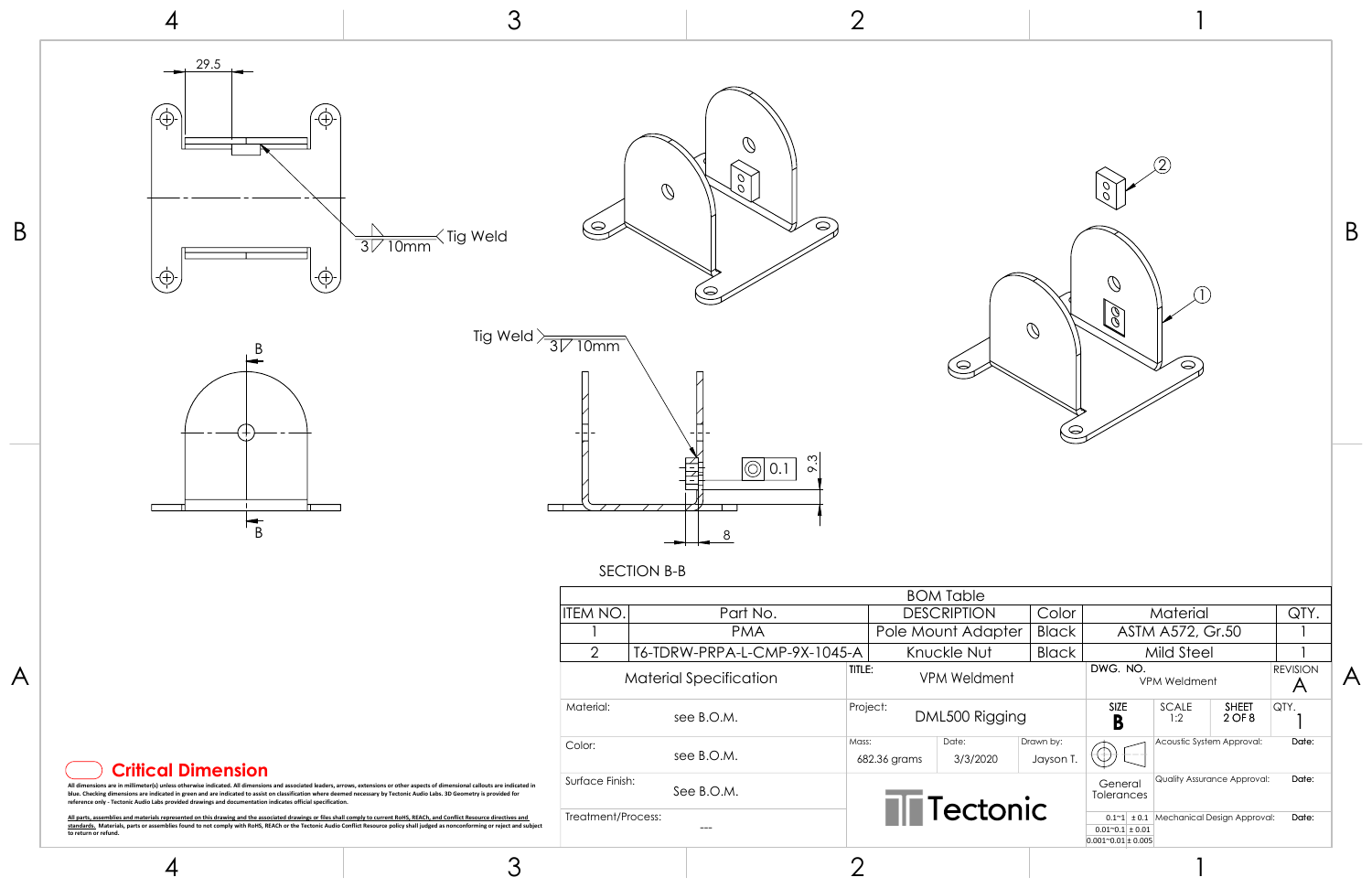

 $\mathcal{O}$  $\mathscr{E}$  $\bigcirc$  $\infty$ 







| 87.6 |  |  |
|------|--|--|
|      |  |  |

# SECTION C-C

4



3

3

2

2

1

1

|                                                                                                                                                                                                                                                                                                                                                                                                                                                                                | Material Specification        | TITLE:<br>Pole Mount Adapter                                         | DWG. NO.<br><b>PMA</b>                                                                                   | <b>REVISION</b> |
|--------------------------------------------------------------------------------------------------------------------------------------------------------------------------------------------------------------------------------------------------------------------------------------------------------------------------------------------------------------------------------------------------------------------------------------------------------------------------------|-------------------------------|----------------------------------------------------------------------|----------------------------------------------------------------------------------------------------------|-----------------|
|                                                                                                                                                                                                                                                                                                                                                                                                                                                                                | Material:<br>ASTM A572, Gr.50 | Project:<br>DML500 Rigging                                           | <b>SIZE</b><br>SCALE<br><b>SHEET</b><br>3 OF 8<br>1:2                                                    | <b>QTY.</b>     |
| <b>Critical Dimension</b>                                                                                                                                                                                                                                                                                                                                                                                                                                                      | Color:<br><b>Black</b>        | Drawn by:<br>Date:<br>Mass:<br>3/3/2020<br>662.35 grams<br>Jayson T. | Acoustic System Approval:                                                                                | Date:           |
| All dimensions are in millimeter(s) unless otherwise indicated. All dimensions and associated leaders, arrows, extensions or other aspects of dimensional callouts are indicated in<br>blue. Checking dimensions are indicated in green and are indicated to assist on classification where deemed necessary by Tectonic Audio Labs. 3D Geometry is provided for<br>reference only - Tectonic Audio Labs provided drawings and documentation indicates official specification. | Surface Finish:<br>See B.O.M. |                                                                      | Quality Assurance Approval:<br>General<br>Tolerances                                                     | Date:           |
| All parts, assemblies and materials represented on this drawing and the associated drawings or files shall comply to current RoHS, REACh, and Conflict Resource directives and<br>standards. Materials, parts or assemblies found to not comply with RoHS, REACh or the Tectonic Audio Conflict Resource policy shall judged as nonconforming or reject and subject<br>to return or refund.                                                                                    | Treatment/Process:<br>$---$   | Tectonic                                                             | $0.1~1$ ± 0.1 Mechanical Design Approval:<br>$0.01^{\circ}0.1 \pm 0.01$<br>$0.001^{\circ}0.01 \pm 0.005$ | Date:           |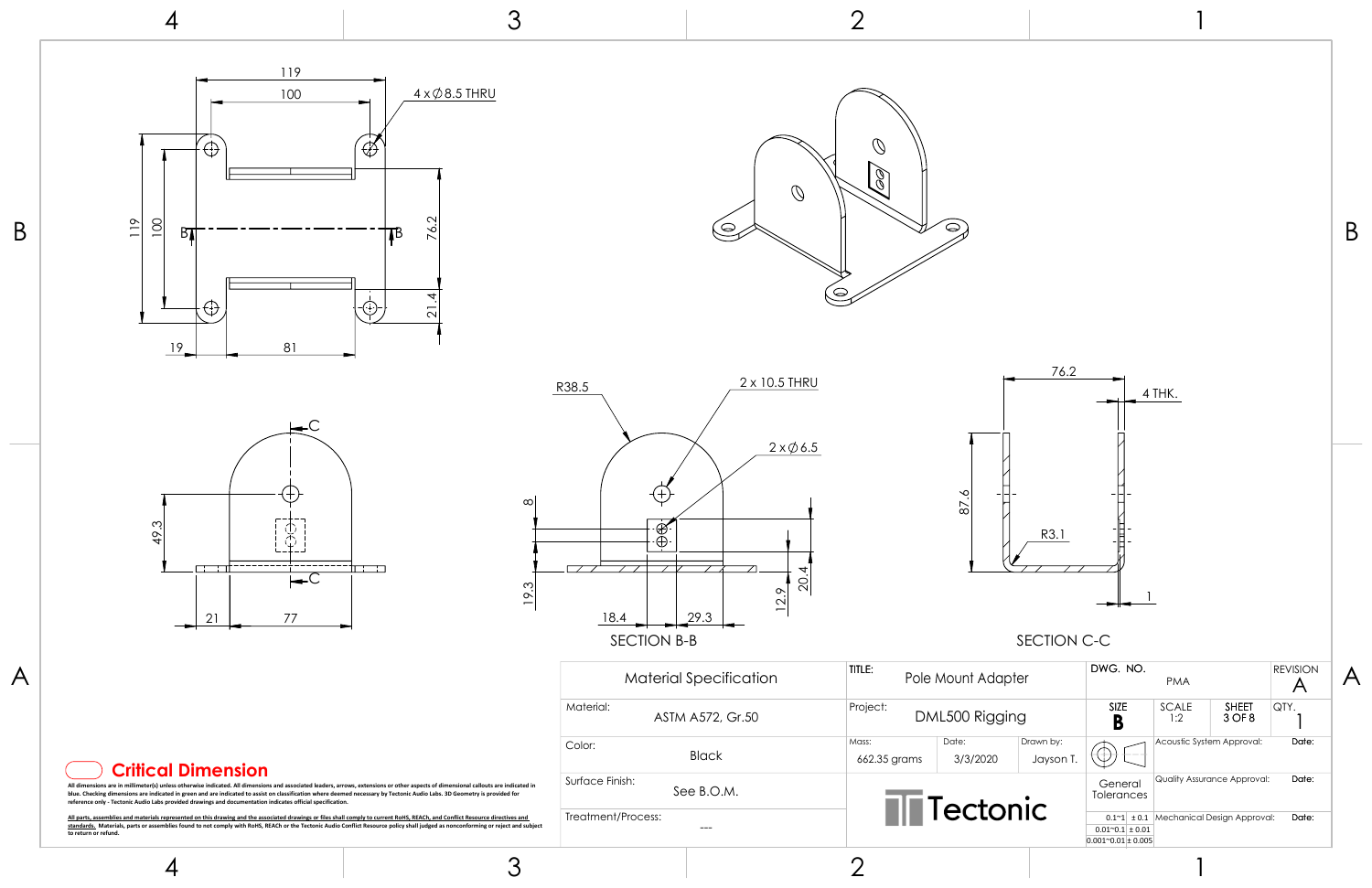4

3

2

1



| rush Tube         |                        | DWG. NO.                                                                                                  | Crush Tube                |                                                            | <b>REVISION</b><br>A |  |
|-------------------|------------------------|-----------------------------------------------------------------------------------------------------------|---------------------------|------------------------------------------------------------|----------------------|--|
| 500 Rigging       |                        | SIZE<br>B                                                                                                 | SCALE<br>1:1              | <b>SHEET</b><br>4 OF 8                                     | QTY.                 |  |
| Date:<br>3/3/2020 | Drawn by:<br>Jayson T. |                                                                                                           | Acoustic System Approval: |                                                            | Date:                |  |
| ectonic           |                        | General<br>Tolerances<br>$0.1^{\sim}1$ ± 0.1<br>$0.01^{\sim}0.1 \pm 0.01$<br>$0.001^{\sim}0.01 \pm 0.005$ |                           | Quality Assurance Approval:<br>Mechanical Design Approval: | Date:<br>Date:       |  |
|                   |                        |                                                                                                           |                           |                                                            |                      |  |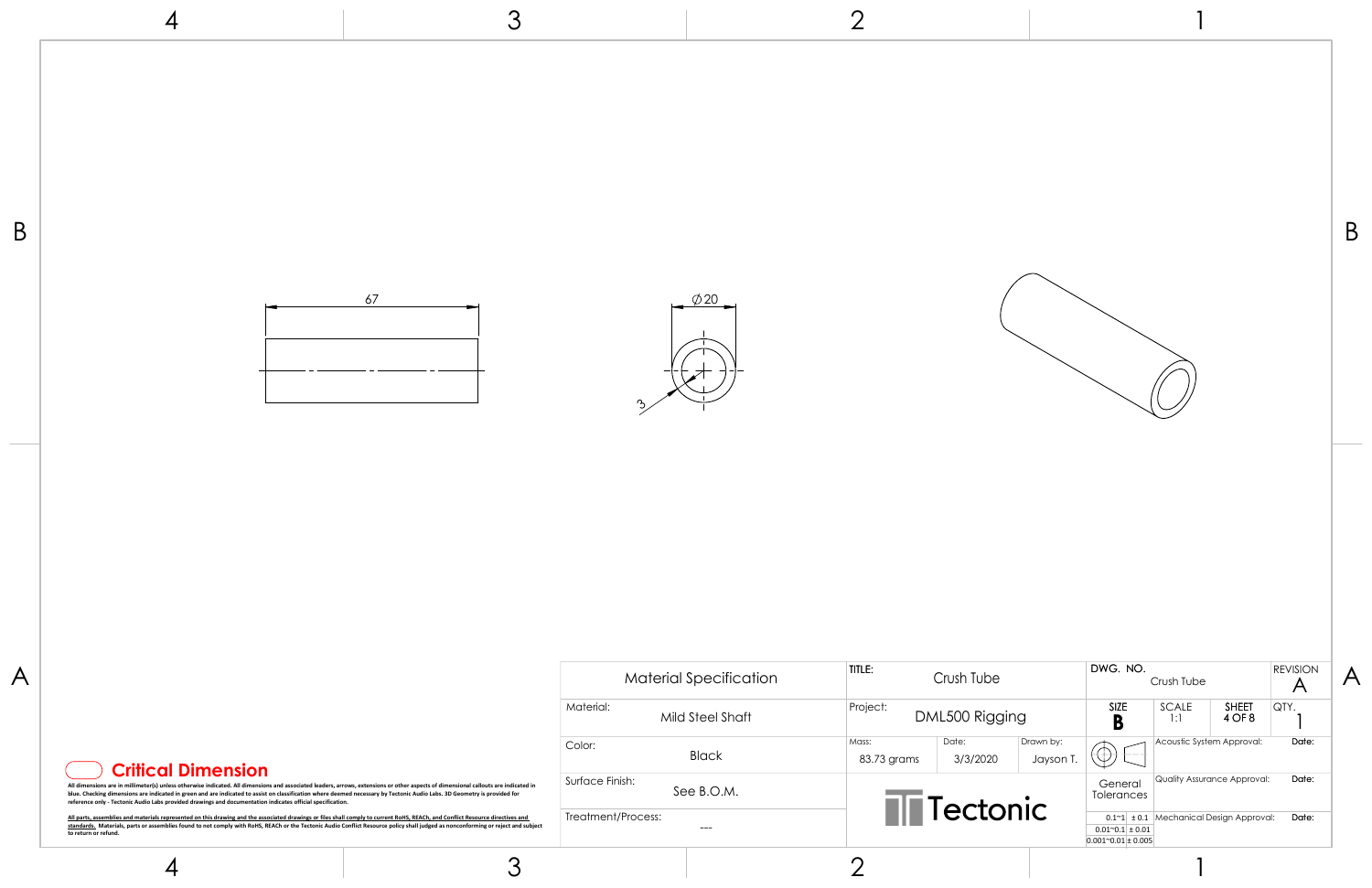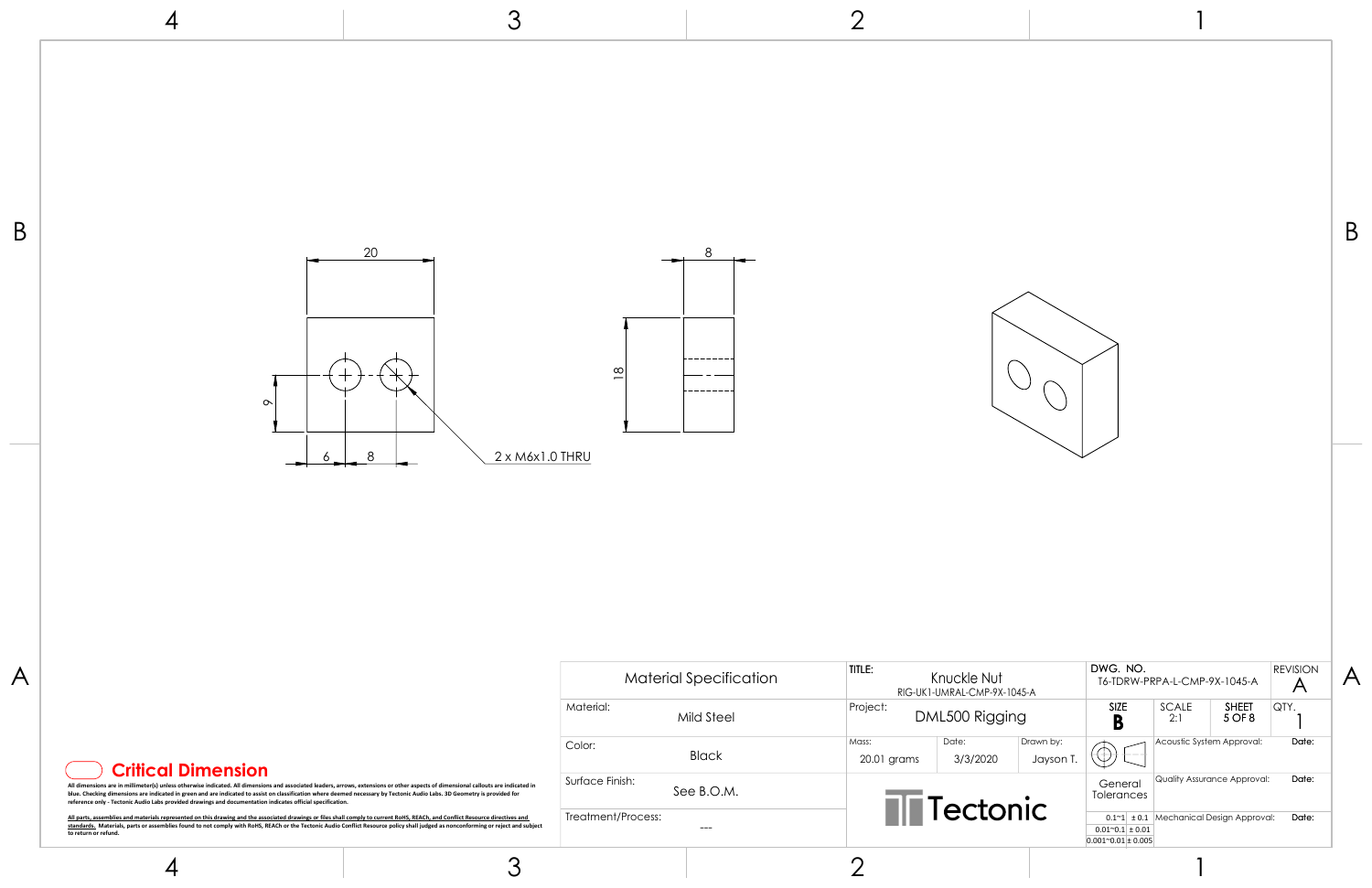









3

3

2

1

1

| $\mathsf B$ | 80<br>40<br>86.3<br>$\frac{3}{4}$<br>$\frac{8}{2}$                                                                                                                                                                                                                                                                                                                                                                                                                                                          |                    | Q                                                            |                                 | $\mathbb{Q}$                                    |                |                                                                                                            |                                            | B                       |
|-------------|-------------------------------------------------------------------------------------------------------------------------------------------------------------------------------------------------------------------------------------------------------------------------------------------------------------------------------------------------------------------------------------------------------------------------------------------------------------------------------------------------------------|--------------------|--------------------------------------------------------------|---------------------------------|-------------------------------------------------|----------------|------------------------------------------------------------------------------------------------------------|--------------------------------------------|-------------------------|
|             | 123<br>4 Places $\frac{1}{\sqrt{31/10}}$<br>$\overbrace{\phantom{aaaaa}}$                                                                                                                                                                                                                                                                                                                                                                                                                                   |                    |                                                              | $\sqrt{\frac{1}{376}}$ Tig Weld |                                                 |                |                                                                                                            |                                            |                         |
|             |                                                                                                                                                                                                                                                                                                                                                                                                                                                                                                             |                    |                                                              |                                 | <b>BOM Table</b>                                |                |                                                                                                            |                                            |                         |
|             |                                                                                                                                                                                                                                                                                                                                                                                                                                                                                                             | ITEM NO.           | Part No.                                                     |                                 | <b>DESCRIPTION</b>                              | Color          | Material                                                                                                   | QTY.                                       |                         |
|             |                                                                                                                                                                                                                                                                                                                                                                                                                                                                                                             | $\overline{2}$     | T6-TDRW-PRPA-L-CMP-9X-1042-A<br>T6-TDRW-PRPA-L-CMP-9X-1038-A |                                 | <b>Threaded Collar</b><br>Knuckle Clamp         | Black<br>Black | ASTM A572, Gr.50<br>ASTM A572, Gr.50                                                                       |                                            |                         |
|             |                                                                                                                                                                                                                                                                                                                                                                                                                                                                                                             | 3                  | M10 Hex Nut                                                  |                                 | M10 Nut - Narrow                                | Black          | <b>Plain Carbon Steel</b>                                                                                  |                                            |                         |
| A           |                                                                                                                                                                                                                                                                                                                                                                                                                                                                                                             |                    | <b>Material Specification</b>                                | TITLE:                          | Knuckle Assembly<br>RIG-UK1-UMRAL-CMP-9X-1039-A |                | DWG. NO.<br>RIG-UK1-UMRAL-CMP-9X-1039-A                                                                    | <b>REVISION</b><br>$\overline{\mathsf{A}}$ | $\overline{\mathsf{A}}$ |
|             |                                                                                                                                                                                                                                                                                                                                                                                                                                                                                                             | Material:          | see B.O.M.                                                   | Project:                        | DML500 Rigging                                  |                | SIZE<br>SCALE<br><b>SHEET</b><br>6 OF 8<br>1:2<br>B                                                        | $ QTY$ .                                   |                         |
|             |                                                                                                                                                                                                                                                                                                                                                                                                                                                                                                             | Color:             | see B.O.M.                                                   | Mass:<br>874.23 grams           | Date:<br>Drawn by:<br>3/3/2020<br>Jayson T.     | $\mathbb U$    | Acoustic System Approval:                                                                                  | Date:                                      |                         |
|             | <b>Critical Dimension</b><br>All dimensions are in millimeter(s) unless otherwise indicated. All dimensions and associated leaders, arrows, extensions or other aspects of dimensional callouts are indicated in<br>blue. Checking dimensions are indicated in green and are indicated to assist on classification where deemed necessary by Tectonic Audio Labs. 3D Geometry is provided for<br>reference only - Tectonic Audio Labs provided drawings and documentation indicates official specification. | Surface Finish:    | See B.O.M.                                                   |                                 |                                                 |                | Quality Assurance Approval:<br>General<br>Tolerances                                                       | Date:                                      |                         |
|             | All parts, assemblies and materials represented on this drawing and the associated drawings or files shall comply to current RoHS, REACh, and Conflict Resource directives and<br>standards. Materials, parts or assemblies found to not comply with RoHS, REACh or the Tectonic Audio Conflict Resource policy shall judged as nonconforming or reject and subject<br>to return or refund.                                                                                                                 | Treatment/Process: | $---$                                                        |                                 | <b>T</b> Tectonic                               |                | $0.1 - 1$ ± 0.1 Mechanical Design Approval:<br>$0.01^{\circ}0.1 \pm 0.01$<br>$0.001^{\circ}0.01 \pm 0.005$ | Date:                                      |                         |
|             | 3<br>$\overline{4}$                                                                                                                                                                                                                                                                                                                                                                                                                                                                                         |                    |                                                              | ⌒                               |                                                 |                |                                                                                                            |                                            |                         |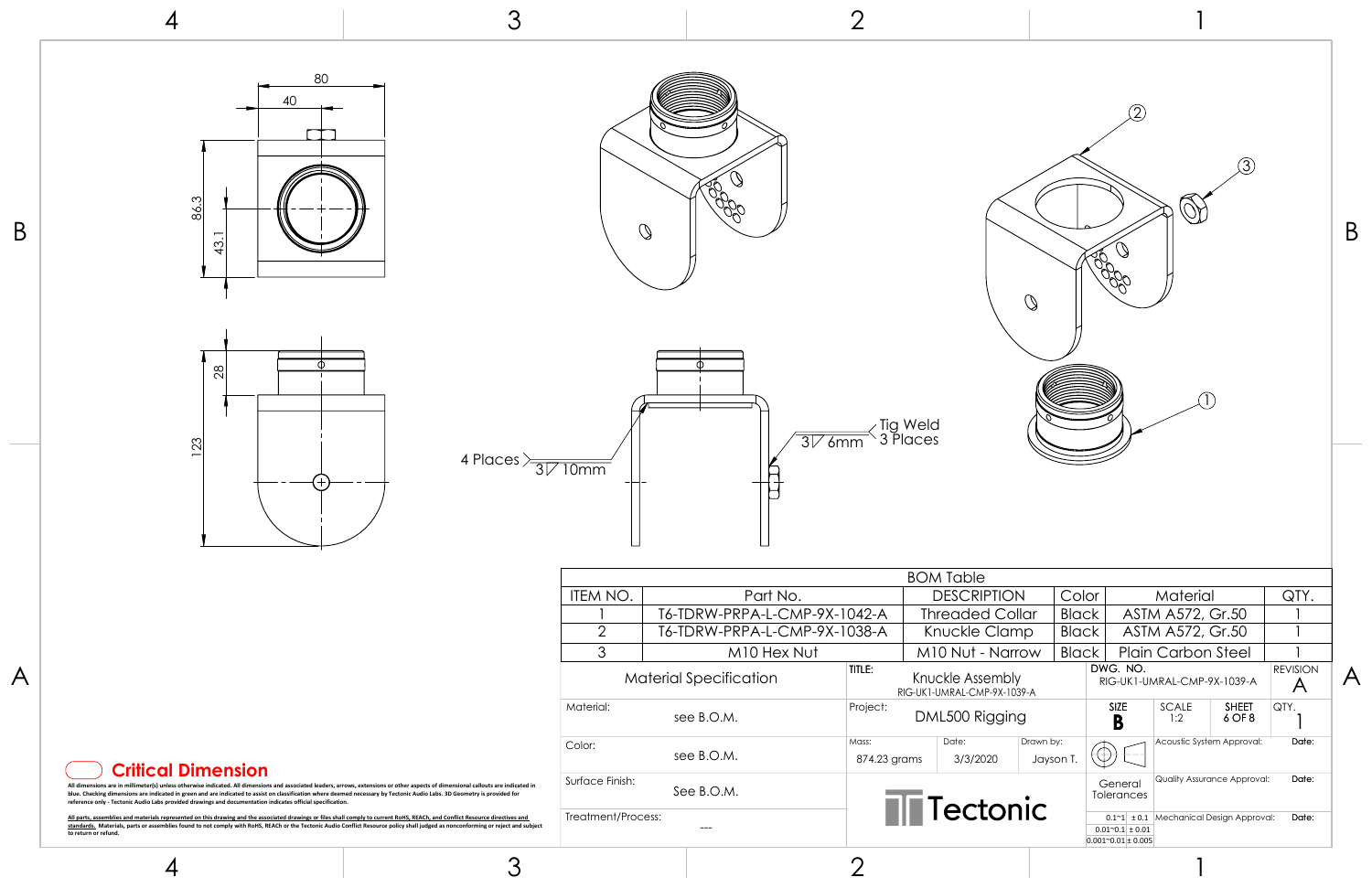